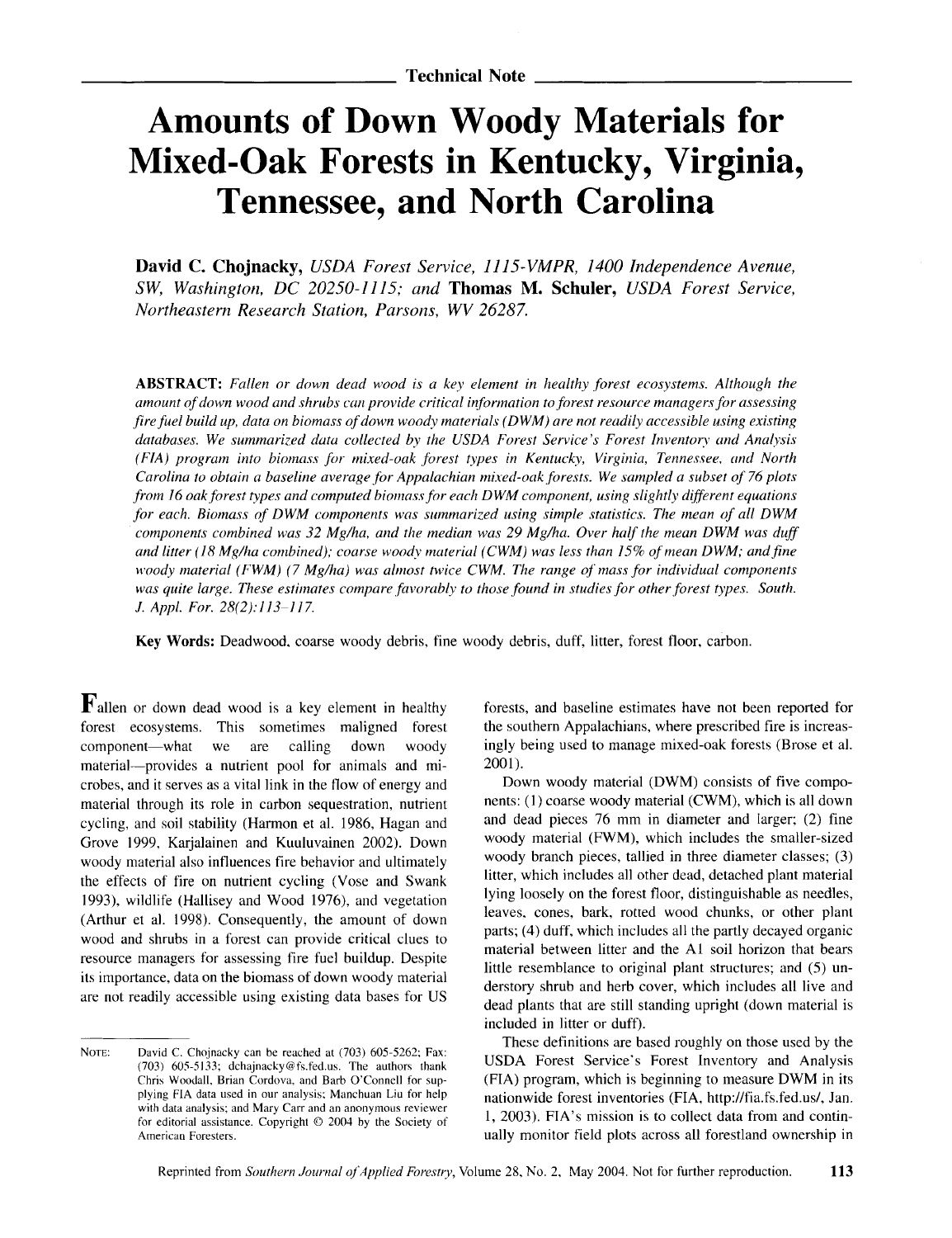

Figure 1. Chestnut oak coarse woody material (>76 mm diameter), fine woody material (<76 mm diameter), and leaf litter, Jefferson National Forest, Virginia.



Figure 2. Data included 76 plots in mixed-oak forest types: 21 in Kentucky, 17 in Virginia, 26 in Tennessee, and 12 in North Carolina.

the United States. The program involves three phases: a remote-sensing phase (P1) is used to determine forest area; a grid of 120,000 field plots at 5-km intervals is used to measure trees in a second phase (P2); and a 1/16 subsample of P2 plots is used in a third phase (P3) to collect more detailed forest health information. The P2 plots sample the nation's 302 million ha of forestland with about 1 plot per 2500 ha.

The purpose of this study was to compile FIA P3 measurements on DWM into biomass for mixed-oak forests in Kentucky, Virginia, Tennessee, and North Carolina, to obtain a baseline average for Appalachian mixed-oak forests (Figure 1). Although P2 data on live trees and other forest attributes had been collected for the P3 plots studied, these data were not available for detailed analysis at this time.

### Methods

The DWM data were part of larger project that compiled data for 778 P3 plots sampled in the eastern United States in 2001 (Chojnacky et al., in press). We sampled a subset of 76 plots from 16 oak forest types for Kentucky, Virginia, Tennessee, and North Carolina to represent mixed-oak forests in the central and southern Appalachian forests (Figure 2). The forest types had been previously calculated from P2 tree-level data that were unavailable to us or infeasible for further examination.

Computation of biomass for each DWM component was done in a slightly different fashion. For (CWM), we used a simple linear equation that required measurement of log diameter, transect length, and slope correction variables (Brown 1974):

$$
CWM = \sum_{i=1}^{n} \frac{f \operatorname{dia}_i^2 \rho dc}{L} \tag{1}
$$

where

 $\overline{n}$ 

 $f_E$ 

 $\hat{\rho}$ 

- $CWM = \text{coarse woodv material } > 76 \text{ mm diameter}$ (Mg/ha or ton/ac)
	- $=$  total pieces of wood sampled on transect
- $=$  metric units conversion factor:  $f_m$

$$
\left(\frac{(11.64)(2000)}{(2.2046)(0.404686)(1000)}\right) = 26.09366
$$

$$
=
$$
 English units conversion factor: 11.64

\n
$$
dia
$$
 = log diameter (to nearest inch) at transect intersection of logs >76 mm (small end) for decay classes 1 to 4 and logs >127 mm (small end) for decay class 5; for decay class definitions see FIA website or Choinacky et al. (in press)\n

 $=$  specific gravity of wood species, from Forest Service, Forest Products Laboratory (L.S. Heath, pers. comm., USDA, FS, NE,  $2003$ 

$$
d = \text{decay class deduction (for conifer: class } 1 = 1.0, \text{class } 2 = 0.84, \text{ class } 3 = 0.71, 4 = 0.45, \text{class } 5 = 0.35; \text{ for hardwood: } 1 = 1.0, \text{class } 2 = 0.78, \text{class } 3 = 0.45, 4 = 0.42, \text{class } 5 = 0.35) \text{ (K.L. } \text{Waddell, pers. comm., USDA Forest } \text{Service, Portland, OR. 2000)}c = \sqrt{1 + \left(\frac{\text{slope percent}}{100}\right)^2} \text{ (Brown 1974)}
$$
L = \text{transfer length (ft)}.
$$
$$

Because FIA measurements are made in English units, the equation input variables were not converted to the metric system prior to compilation; however, results are easily calculated in either metric or English depending on which *f*-factor  $(f_m$  or  $f_k$  is used.

Biomass for fine woody material (FWM) was calculated in a similar fashion, except that diameter class means and piece tallies were used in place of exact diameter measurements:

$$
FWM = \sum_{i=1}^{3} \frac{fT_i dc_i^2 \rho dcu}{L_i} \tag{2}
$$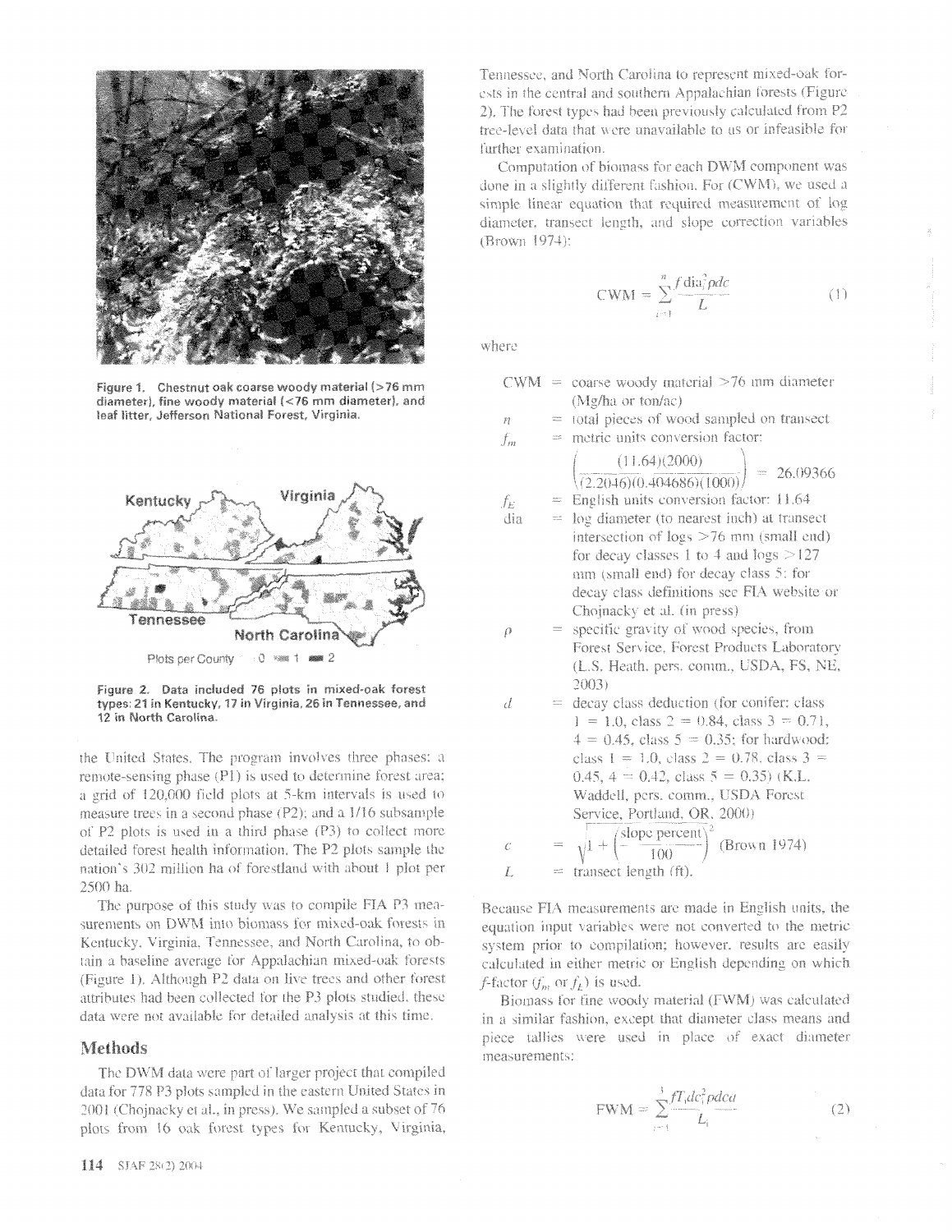where

|  | $FWM =$ fine woody material $\leq 76$ mm diameter |
|--|---------------------------------------------------|
|  | $(Mg/ha$ or ton/ac)                               |
|  | $=$ 3 diameter classes of FWM: 0–6 mm 6           |

$$
= 3 diameter classes of FWM: 0-6 mm, 6-25 mm, 25-76 mm
$$

- **Ti**  = tally of number of pieces in each diameter class
- $dc_1^2$  $= 0.0151$ , mean diameter (in.<sup>2</sup>) for 0-6 mm small material
- $dc^2$  $= 0.2890$ , mean diameter (in.<sup>2</sup>) for 6–25 mm medium material

$$
dc_3^2 = 2.7600
$$
, mean diameter (in.<sup>2</sup>) for 25–76 mm  
large material

- $\rho$  $= 0.46$ , median specific gravity of all US tree species
- d  $= 0.9$ , assumes some decay
- a = 1.13, average correction factor to adjust all material as if lying flat on ground.

Litter and duff biomass calculations assumed that the depth measurement represents a uniform cylinder of constant density:

$$
Litter or Duff = fD
$$
 (3)

where

- Litter  $=$  recognizable plant material on forest floor (Mg/ha or ton/ac)
- $Duff =$  unrecognizable plant material below litter and above mineral soil (Mg/ha or ton/ac)  $f_m$  = metric units conversion factor:

$$
\left(\frac{43560}{(2.2046)(0.404686)(1000)}\right) = 48.82473
$$

$$
f_E = \text{English units conversion factor: } \left(\frac{45566}{2000}\right)
$$
  
= 21.7800

 $D =$  material density (lbs/ft<sup>3</sup>); for litter = 0.9, for duff  $= 2.0$  (C.W. Woodall, pers. comm., USDA Forest Service, St. Paul, MN, 2002).

To compute shrub and herb biomass, we applied regression equations developed in the western United States (Mitchell et al. 1987, Brown and Marsden 1976), using the same equations for both live and dead cover:

$$
Shrub = f\left(\frac{109.0 - (2.161 C_s) + (0.1078 C_s^2)}{100}\right) \quad (4)
$$

where

Shrub = live or dead biomass (Mg/ha or ton/ac)

\n
$$
f_m = \text{metric units conversion factor: 1}
$$
\n
$$
f_E = \text{English units conversion factor:}
$$
\n
$$
\frac{(2.2046)(0.404686)(1000)}{2000} = 0.44609
$$
\n
$$
C_S = \text{horizontal projection of live or dead shrub}
$$

$$
CS = horizontal projection of live or dead shrubcover above plot surface (%)
$$

$$
Herb = f\left(\frac{13.66C_H}{1000}\right) \tag{5}
$$

where

Herb  $=$  live or dead biomass (Mg/ha or ton/ac)  $C_H$  = horizontal projection of live or dead herb cover above plot surface (%).

Biomass of DWM components was summarized using simple statistics including mean, median, minimum, maximum, range, standard deviation, standard error, and coefficient of variation.

The median is probably the most "robust" statistic for assessing DWM; that is, it is relatively insensitive to extreme data values. Although the mean is more influenced by extreme values, it useful for comparison to other studies and includes a probability statement (based on sampling error) on how close it is to the true population mean.

### **Results**

The mean of all DWM components combined was 32 Mg/ha (Table 1), and the median was 29 Mg/ha. Over half the mean DWM was duff and litter (18 Mg/ha combined); CWM was less than 15% of mean DWM (4 Mg/ha); and FWM (7 Mg/ha) was almost twice CWM.

The standard error of all DWM components was 1.5 Mglha, which means there is a 19-in-20 chance that the true population mean is between 29 and 35 Mg/ha, or within about  $\pm 9\%$  of the sample mean. The range in DWM mass was twice the mean, and the median of each component was generally less than the mean.

The range of mass for individual components—CWM, FWM, litter, and duff—was quite large. Interestingly, none of these components were significantly correlated (at 0.05 probability level) with each other from plot to plot, which means that a low value in one component did not necessarily mean a low value in another, and vice versa. Further explanation of the range in mass among components is likely related to various management practices or other disturbances (such as fire). However, this was not explored because detailed P2 data were lacking for clarifying overall forest condition for each plot.

### **Discussion**

Comparison of our data to that of other studies is difficult because definitions of DWM components are quite variable and few authors report estimates for all components in a single study. However, we do make some rough comparisons.

Our estimate of DWM mass is about 10% of the 2 1 1-280 Mgha reported for old-growth coniferous forests on the coast of British Columbia (Keenan et al. 1993). Vande Walle et al. (2001) report 3-36 Mg/ha carbon for down woody materials in Belgian deciduous forests, which equates to about  $6-72$  Mg/ha mass (assuming carbon is 50% mass) and is more comparable to our 32 Mg/ha estimate. Exact definition of DWM is unclear for the estimate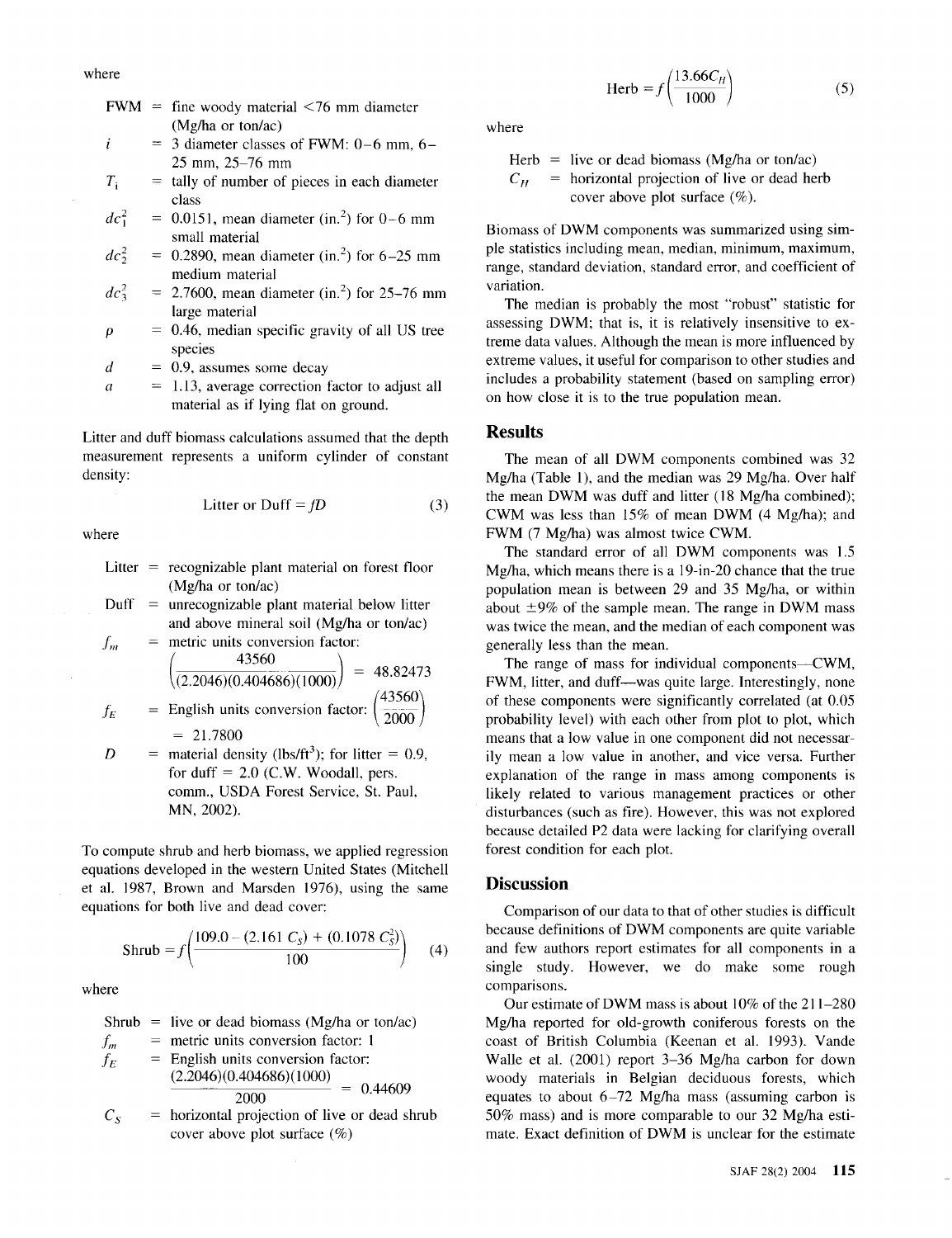**Table 1. Down woody materials (DWMs) summarized for mixed-oak forest types in Kentucky, Virginia, Tennessee, and North Carolina from 76 FIA plots sampled in 2001. Components include coarse woody material (CWM), fine woody material (FWM), litter, duff, and understory plants.** 

| Component variable                             | No. of<br>plots <sup>a</sup> | Mean  | Median                | Min      | Max   | Range | <b>SD</b> | SE <sup>b</sup> | $CV^{c}$ |
|------------------------------------------------|------------------------------|-------|-----------------------|----------|-------|-------|-----------|-----------------|----------|
|                                                |                              |       | .(Mg/ha) <sup>d</sup> |          |       |       |           |                 | $\%$     |
| $CWM$ ( $>76$ mm dia.)                         | 76                           | 4.40  | 3.12                  | $\bf{0}$ | 32.81 | 32.81 | 5.3       | 0.61            | 14       |
| FWM (25-76 mm dia.)                            | 73                           | 5.70  | 4.28                  | $\Omega$ | 38.75 | 38.75 | 5.84      | 0.68            | 12       |
| FWM (6-25 mm dia.)                             | 73                           | 1.48  | 1.13                  | 0        | 6.84  | 6.84  | 1.24      | 0.15            | 10       |
| FWM (0–6 mm dia.)                              | 73                           | 0.17  | 0.13                  | 0.01     | 0.67  | 0.66  | 0.13      | 0.02            | 12       |
| <b>Total FWM</b>                               | 73                           | 7.34  | 5.88                  | 0.39     | 39.28 | 38.89 | 6.49      | 0.76            | 10       |
| Litter                                         | 75                           | 6.32  | 6.43                  | $\bf{0}$ | 21.97 | 21.97 | 3.82      | 0.44            |          |
| Duff                                           | 75                           | 11.56 | 10.73                 | $\Omega$ | 36.59 | 36.59 | 8.02      | 0.93            | 8        |
| Live shrub                                     | 74                           | 1.43  | 1.03                  | $\Omega$ | 5.21  | 5.21  | 1.16      | 0.14            | 10       |
| Dead shrub                                     | 74                           | 0.38  | 0.25                  | 0        | 3.46  | 3.46  | 0.54      | 0.06            | 16       |
| Live herb                                      | 74                           | 0.25  | 0.14                  | $\Omega$ | 1.05  | 1.05  | 0.26      | 0.03            | 12       |
| Dead herb                                      | 74                           | 0.03  | 0                     | $\theta$ | 0.34  | 0.34  | 0.06      | 0.01            | 33       |
| Total shrub & herb                             | 74                           | 2.09  | 1.74                  | 0        | 6.52  | 6.52  | 1.48      | 0.17            | 8        |
| Total DWMs (includes<br>total shrub $\&$ herb) | 73                           | 31.97 | 29.1                  | 3.78     | 65.34 | 61.56 | 12.75     | 1.49            |          |

A few components were missing on some plots for various reasons.

Standard error is standard deviation divided by square root of number of plots. Coefficient of variation is standard error divided by mean and multiplied by 100. For conversion to tons/ac, multiply by 0.44609.

by Harmon et al. (1995) of 28 Mg/ha mass of forest floor detritus for dry tropical forest sites in Mexico, but their results appear to be comparable to our estimate.

For CWM and FWM combined, our estimate of 12 Mgha mass compares favorably to several estimates. For Kentucky old-growth forest, Muller and Liu (1991) report CWM ( $>$ 20 cm diameter) and some fragments at 17 Mg/ha. Similarly, MacMillan (1988) reports CWM combined with FWM ( $>$ 5 cm) in old-growth Indiana forests at 18 Mg/ha. On the other hand, Wei et al. (1997) report a larger range of 20-103 Mgha mass for CWM and FWM in interior British Columbia pine forests. McCarthy and Bailey (1994) estimate 31 Mg/ha mass for CWM and FWM  $(>2.5 \text{ cm})$  for Maryland stands of several ages.

Our estimate of litter and duff mass at 18 Mg/ha compares reasonably well with Klopatek's (2002) estimate of 28 Mgha for young growth Douglas-fir in Washington. Vose and Swank (1993) estimate litter and duff (with maybe some FWM added) at 34 Mg/ha for mixed pine hardwood in North Carolina. They also reported herb mass at 0.5 Mg/ha, which is similar to our 0.3 Mg/ha estimate.

It should be noted that our estimate of DWM mass was derived from samples from stands of all ages under many different types of management, representing all forestland regardless of tree density. Therefore, we would expect our DWM mean overall stand conditions to be lower than old-growth studies or other ecological studies that examine DWM where it is at least present in sufficient amount for study.

Also, our estimates probably include some nonsampling error that is difficult to assess at this time. Because our data were based on the first-year application of FIA's relatively simple field procedures designed to handle all forest conditions in the United States, our estimates lack the precision and accuracy of studies tailored for specific sites. Our greatest concern is about the auxiliary parameters in the compilation equations (1 to 5), which are not necessarily

appropriate for Appalachian mixed-oak forests. Of particular unease are the density parameters and mean diameters of the FWM size classes, which were either extrapolated from sound wood densities (from Forest Products Lab) or based on data from western US forests. However, as future research into these parameters is done, our estimates can be updated accordingly.

### **Summary**

We summarized data collected by the USDA Forest Service's FIA program into biomass for mixed-oak forest types in Kentucky, Virginia, Tennessee, and North Carolina to obtain a baseline average for Appalachian mixed-oak forests. We sampled a subset of 76 plots from 16 oak forest types, calculating biomass using different equations for the various components of DWM. Our analysis provides an estimate of 32 Mg/ha DWM biomass (mean) for mixed-oak forests in the four states. Over half the DWM was duff and litter (18 Mg/ha combined); less than 15% was coarse wood; fine wood was almost twice coarse wood. These estimates compare favorably to those found in studies for other forest types, given the varying locations, assumptions, and conditions of other studies.

## **Literature Cited**

- ARTHUR, M.A., R.D. PARATLEY, AND B.A. BLANKENSHIP. 1998. Single and repeated fires affect survival and regeneration of woody and herbaceous species in an oak-pine forest. J. Torrey Bot. Soc. 125(3):225-236.
- BROSE, P., T. SCHULER, D. VAN LEAR, AND J. BERST. 2001. Bringing fire back: The changing regimes of the Appalachian mixed-oak forests. J. For. 99(11):30-35.
- BROWN, J.K. 1974. Handbook for inventorying downed woody material. USDA For. Serv. Gen. Tech. Rep. GTR INT-16. 34 p.
- BROWN, J.K., AND M.A. MARSDEN. 1976. Estimating fuel weights of grasses, forbs, and small woody plants. USDA For. Serv. Res. Note. INT-210. 11 p.
- CHOJNACKY, D.C., R.A. MICKLER, L.S. HEATH, AND C.W. WOODALL. [IN PRESS]. Estimates of down woody materials in eastern U.S. forests. Submitted to Environ. Manage.